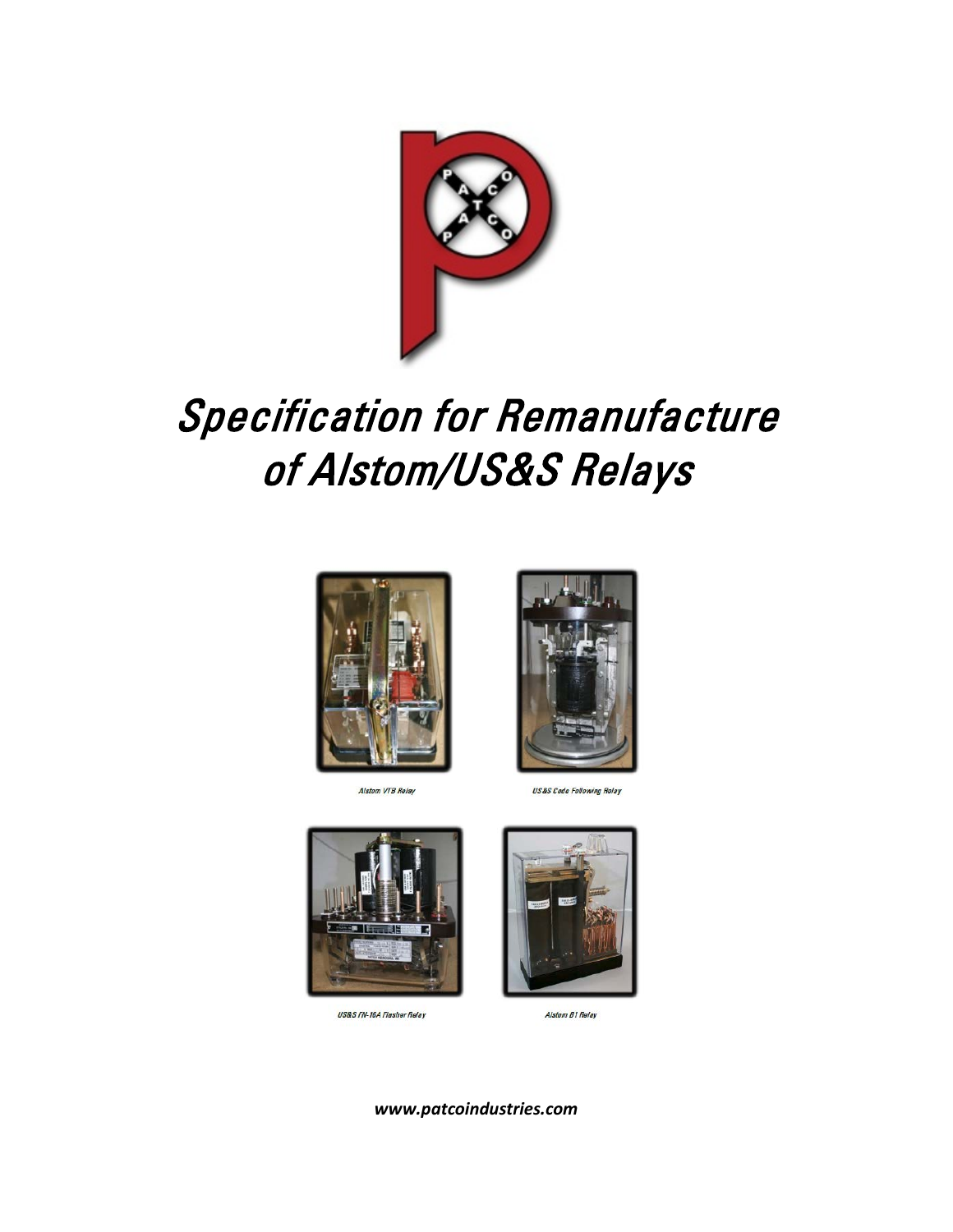*This page is intentionally left blank for the purpose of double sided printing*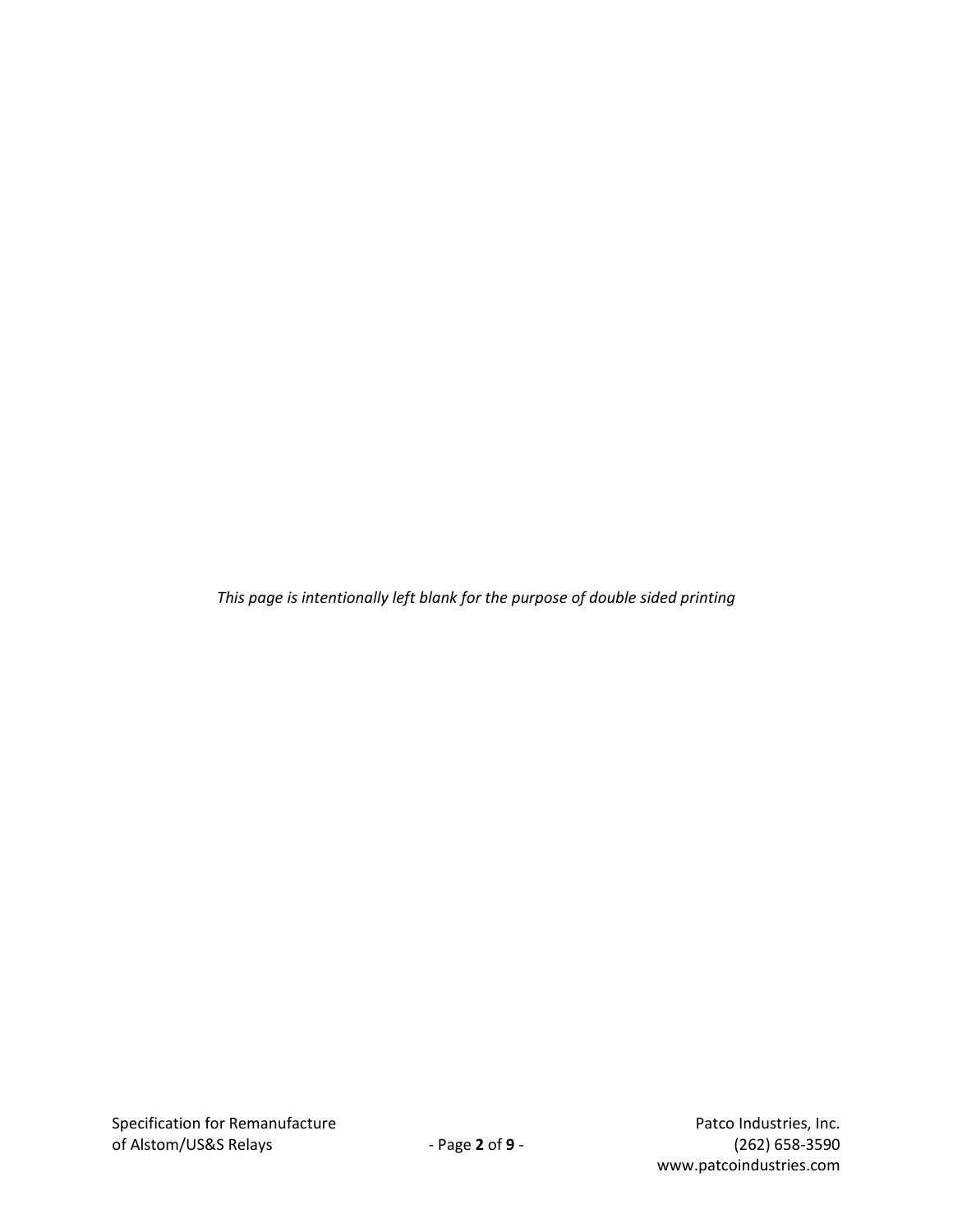# TABLE OF CONTENTS

| $\overline{2}$ |      |  |  |
|----------------|------|--|--|
|                | 2.1  |  |  |
|                | 2.2  |  |  |
|                | 2.3  |  |  |
|                | 2.4  |  |  |
|                | 2.5  |  |  |
|                | 2.6  |  |  |
|                | 2.7  |  |  |
|                | 2.8  |  |  |
|                | 2.9  |  |  |
|                | 2.10 |  |  |
| 3              |      |  |  |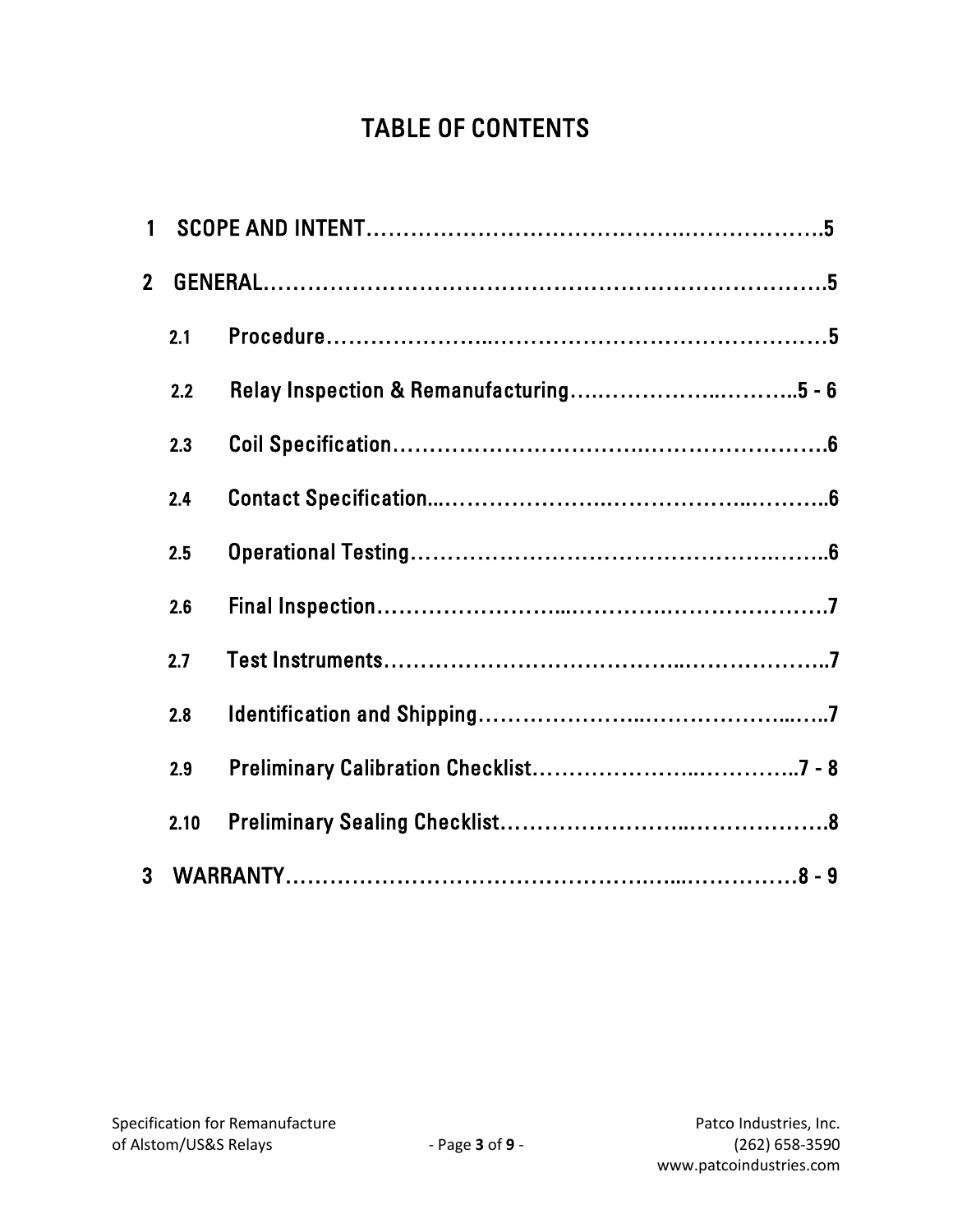*This page is intentionally left blank for the purpose of double sided printing*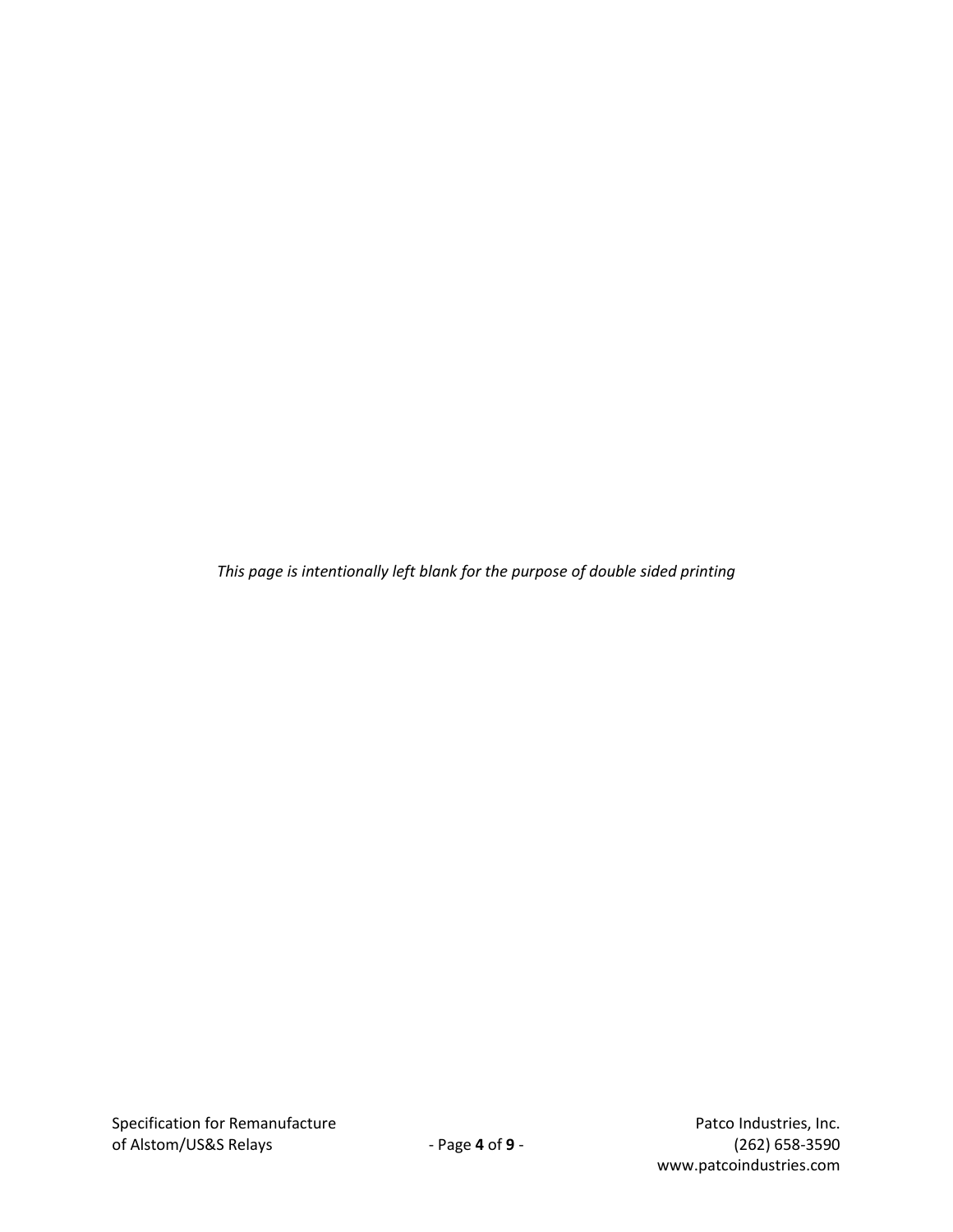## 1 SCOPE AND INTENT

This document describes Patco Industries, Inc. remanufacturing standards for Alstom and US&S relays. Work shall be performed in a manner that is consistent with the requirements of the Alstom and US&S service manual.

# 2 GENERAL

- 2.1 PROCEDURE<br>2.1.2 This specification is for relay remanufacturing and testing of signal relays this may include vital or non-vital signal relays, timing relays, flasher relays, or searchlight signal mechanisms. The material used, test equipment, and workmanship will be of the highest quality.
	- 2.1.3 Remanufacturing will consist of complete disassembly of the relay coils and contact assemblies, replacement of worn or damaged parts, cleaning, painting, and plating, operational testing at the manufacturer's specifications, assembly, and final inspection and testing before shipment.
	- 2.1.4 This specification is intended to be descriptive, but not restrictive and is solely for the purpose of indicating the minimum type and quality of relay remanufacturing.
	- 2.1.5 Capacities and dimensions listed herein will be interpreted as minimums.
	- 2.1.6 Relay remanufacturing will meet the requirements of OEM and AAR Signal Manual all that comply with units.
	- 2.1.7 Replacement parts for relays will be identical in piece number or drawing number to the part being replaced.

### 2.2 RELAY INSPECTION AND REMANUFACTURING

- 2.2.1 The requirements will apply to AC and DC relays unless otherwise specified. The following contain procedures, which will be used for shop remanufacturing, operational testing, and final inspection and testing of relays.
- 2.2.2 Units received are to be inspected for physical damage that may have occurred in service or shipment.
- 2.2.3 All units shall be tagged to identify specific customer ownership.
- 2.2.4 Relays must be fully taken apart and all parts cleaned, checked, measured and tested as required by OEM, AAR, and FRA specifications.
- 2.2.5 Relays will be tested and inspected for defects.
- 2.2.6 All paints and plating will be of the approved type and used where applicable.
- 2.2.7 Inspect and clean pivots and bearings and replace any, which are worn or defective.
- 2.2.8 Replace all ribbons, worn carbons, worn contacts, and damaged covers.
- 2.2.9 Eyes of wires coming from the coils must be clean, crimped properly, and soldered. The coils must be checked and cleaned. The leads must be checked for cracks, and if cracked, the lead wires must be replaced and the coil rewound.
- 2.2.10 Replace all gaskets.
- 2.2.11 The relay cover will be replaced with a new one.
- 2.2.12 Any terminal with damaged threads or washers will be replaced.
- 2.2.13 All pins, trunions, and armatures must be in good condition before reinstallation.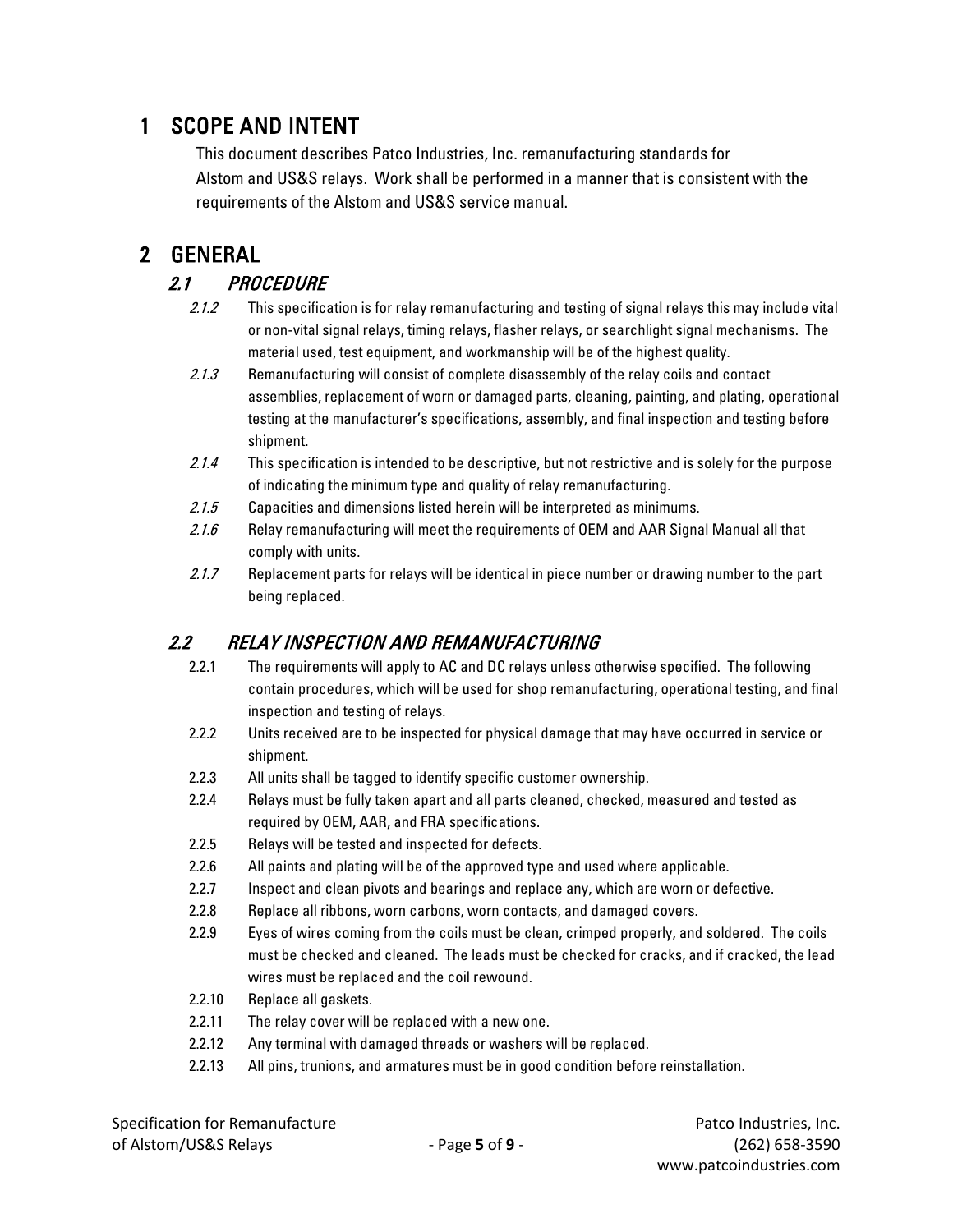- 2.2.14 Inspect all screws, nuts, and binding posts to determine that they are securely fastened, and lock washers, where used, are effective.
- 2.2.15 Determine by observing the operation of the relay that at least 1/8" clearance exists between the cover and moving parts and that adequate clearance is provided between other fixed and moving parts.
- 2.2.16 Contacts of the relay will be tested for contact resistance before and after the cover is in place and before and after the relay is sealed.
- 2.2.17 After assembly and before operational testing, an insulation breakdown test will be made between binding posts and relay frames. First, the insulation resistance from the coil or any terminal to the frame will be measured and will not be less than 1 megohm. Second, a high potential test will be made with a voltage of 2400 volts rms (3394 Volt peak).
- 2.2.18 The test voltage is defined as a 60Hz. sine wave, and the test current will not exceed one mill ampere when applied for 60 seconds. Further, the test should be conducted under conditions approximating a standard day, which are:

| Barometric Pressure29.92" |  |
|---------------------------|--|
|                           |  |
|                           |  |

Measurement will be made from each relay terminal of the device to any other isolated terminal and from any isolated terminal to the relay frame. Isolated terminals include all coil and contact terminals on the relay.

#### 2.3 COIL SPECIFICATION

- 2.3.1 At +20C (+68F), the percentage variation in the resistance of individual coils will not exceed the values shown below.
	- 2.3.1.1 For below 5 ohms, +or- 5%
	- 2.3.1.2 Above 5 ohms, +or- 10%
- 2.3.2 Coils will be secured in place to prevent their being damaged due to vibration.

#### 2.4 CONTACT SPECIFICATION

- 2.4.1 The flexible connection from the binding post to the contact finger will be formed and attached so as not to affect the operating characteristics of the relay.
- 2.4.2 Inspect the contacts, replacing any that are defective.
- 2.4.3 Finger contacts must meet fixed contact surfaces squarely and at the same time.
- 2.4.4 Metal support of the non-fusible contact element will not come within 1/16" of the contact surface.

#### 2.5 OPERATIONAL TESTING

- 2.5.1 Determine by actual operation that the relay has a positive drop-away and that the relay contacts open without retardation of movement due to friction or any other cause.
- 2.5.2 By visual inspection, make sure that the armature of the relay moves freely and that similar moving contacts meet the fixed contact surfaces squarely and simultaneously.
- 2.5.3 Highway crossing and wayside flashers will be adjusted as per OEM specifications, unless otherwise noted by customer.
- 2.5.4 Timer relays will operate smoothly over their entire range. Timers will run evenly and provide a linear adjustment over their entire range.
- 2.5.5 When taking relay measurements, meters will be connected in accordance with the testing arrangements as specified in OEM specification's sheets.

www.patcoindustries.com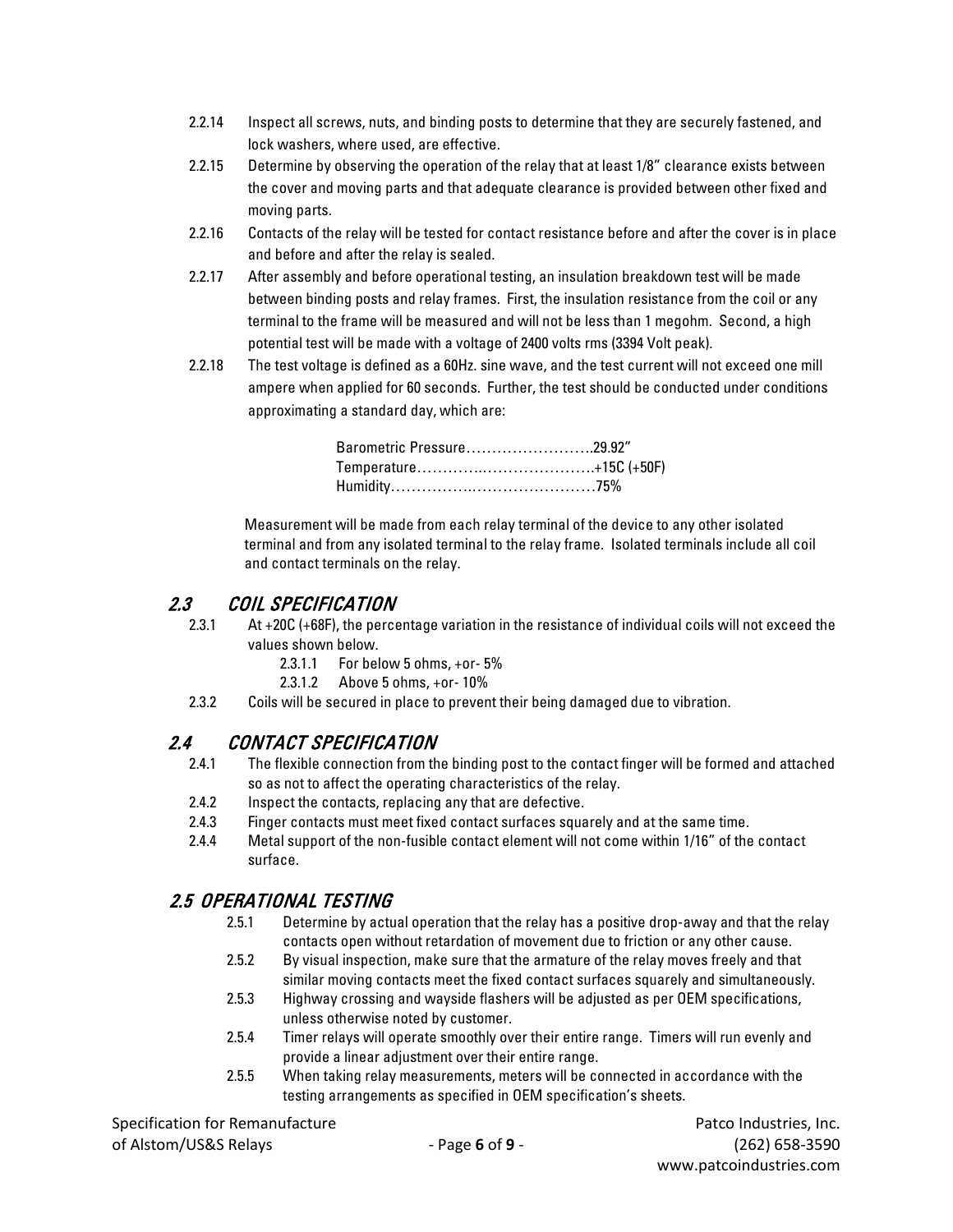2.5.6 Meters will be in calibration and meet the requirements of the section "Test Instruments".

#### 2.6 FINAL INSPECTION

- 2.6.1 Relays should be identified by serial number on all records. The manufacturer's serial number should be used if available, otherwise the customer or Patco Industries will assign a number.
- 2.6.2 Contacts of relays will be tested for contact resistance before and after the relay is sealed.
- 2.6.3 Relay cover retaining screws will be sealed with Banker's wax and impressed with the insignia of the seal must require that the seal to be destroyed to gain access to the base retaining screws. For searchlight mechanisms and other devices requiring a wire press seal, the relay remanufacturing facility must compress the seal with their seal press for identification.
- 2.6.4 Final drop-away, pick-up, and working value tests will be made after the relay is sealed. The values obtained will not vary more than 2% from the previous tests.
- 2.6.5 Enclosed parts will be free from foreign matter, in proper position, and in good condition.
- 2.6.6 By visual inspection, the armature of the relay must be seen to operate freely and the relay contacts must be seen to meet squarely and practically simultaneously.
- 2.6.7 All connectors, hardware, locks, and other related parts and holders must be seen to be complete and functional.
- 2.6.8 New wire seals will be provided with all timer relays.
- 2.6.9 Screens on the relay bases will be sealed for shipping.

#### 2.7 TEST INSTRUMENTS

- 2.7.1 Meters and test sets used for relay testing shall be shopped for recalibration quarterly.
- 2.7.2 Test meters will be recalibrated at a recognized repair facility which uses standards traceable to the National Institute of Standards and Technology.

#### 2.8 IDENTIFICATION AND SHIPPING

- 2.8.1 All remanufactured units will be legibly marked as REMANUFACTURED. The marking will be printed or stamped on a cloth or stock paper tag in block letters 3/4" high. The tag will be tied or otherwise securely fastened to the outside of the relay.
- 2.8.2 Shipping screws, ties, or similar methods to block the armature for shipment will be installed before packaging a relay for shipment.
- 2.8.3 Any loose pieces will be packed separately, but firmly attached to the unit.
- 2.8.4 Each relay will be packaged in a separate carton or be suitably protected before being placed in a packing box for shipment.

#### 2.9 PRELIMINARY CALIBRATION CHECKLIST

- 2.9.1 A visual inspection will be made before any calibration steps are taken, checking the following points.
- 2.9.2 Contact Stack Inspection
	- 2.9.2.1 Milled slot in heel spring checked for kinks and tears.
	- 2.9.2.2 Contact tips properly applied.
	- 2.9.2.3 Carbons checked for chips and cracks.
	- 2.9.2.4 Bakelite flash removed.
	- 2.9.2.5 Back contact prongs properly aligned.
- 2.9.3 Magnetic Circuit
	- 2.9.3.1 Check plating on all exposed surfaces.

Specification for Remanufacture **Patco Industries, Inc.** Patco Industries, Inc.

of Alstom/US&S Relays - Page **7** of **9** - (262) 658-3590 www.patcoindustries.com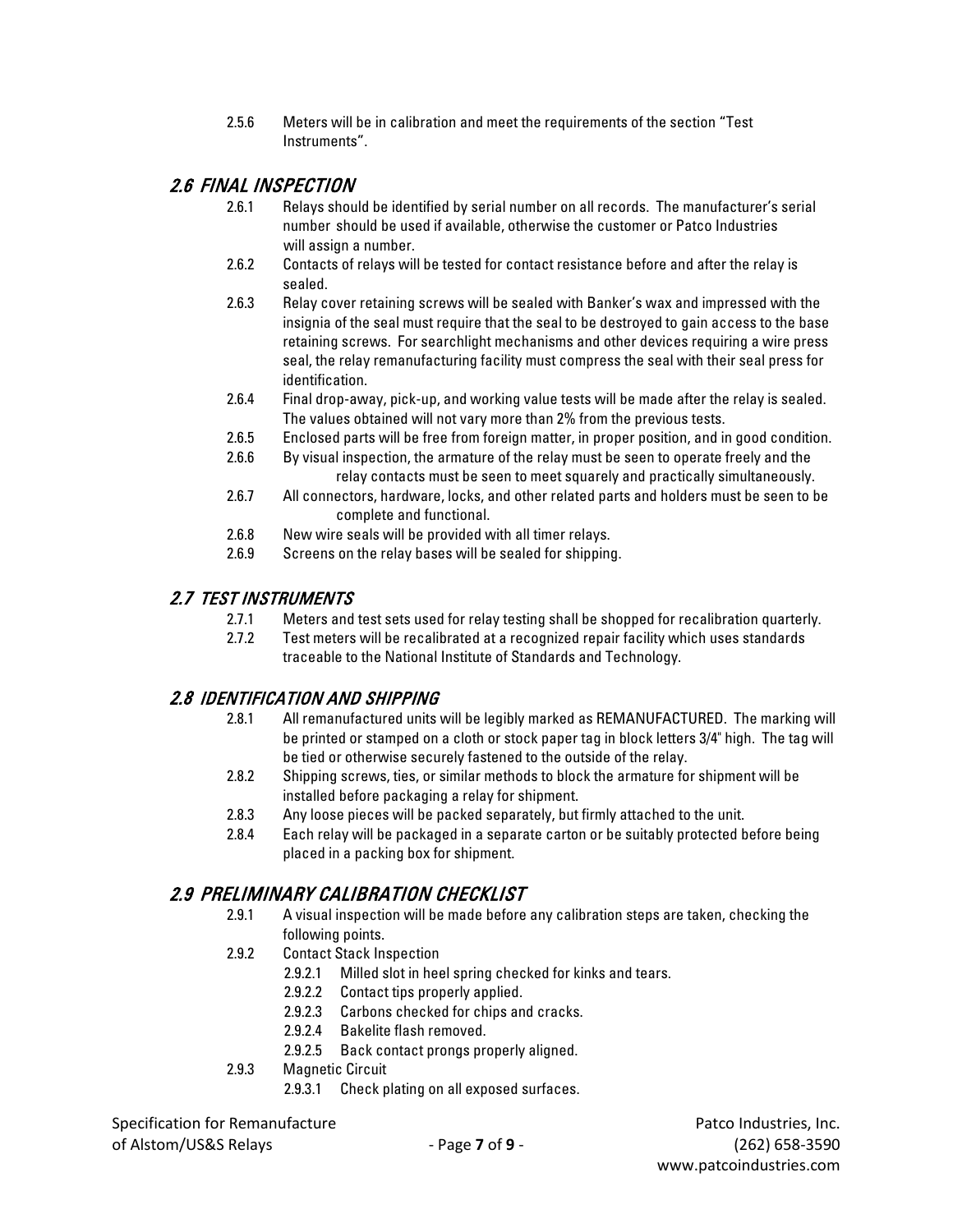- 2.9.3.2 Dowel pins in armature bracket installed and screws tight.
- 2.9.3.3 Any foreign material removed from armature air gap.
- 2.9.3.4 Check armature endplay.
- 2.9.3.5 Check trunion bearings.
- 2.9.4 Relay Calibration
	- 2.9.4.1 Check armature air gap.
	- 2.9.4.2 Check armature alignment with cores.
	- 2.9.4.3 Check nylon stop pin for burrs and see that it strikes core surfaces squarely.
	- 2.9.4.4 Safety stop pins must not come in contact with the core.
- 2.9.5 Proceed with calibration following instructions in relay service specifications.

#### 2.10 PRELIMINARY SEALING CHECKLIST

- 2.10.1 Armature endplay.
- 2.10.2 Check for foreign material in armature air gap and in cases.
- 2.10.3 Top and bottom cases properly applied.
- 2.10.4 Relay calibration tag installed in proper position and all necessary information is entered on the tag.
- 2.10.5 All lock washers properly locked.
- 2.10.6 Glyptol paint applied to joints, screws, and nuts per instruction.
- 2.10.7 Relay is properly indexed.
- 2.10.8 Contact springs checked for kinks and alignment.
- 2.10.9 Pusher rods properly locked.
- 2.10.10 Contact wiping actions checked.
- 2.10.11 Proper name plate installed and service number matches relay.
- 2.10.12 Relay electrical calibration meets required specifications.
- 2.10.13 Trunion bearing shaft properly locked.
- 2.10.14 Relays are properly sealed and dust free inside and out, no fingerprints inside or outside of unit.
- 2.10.15 Where applicable, circular tag is placed on screens.
- 2.10.16 All information is recorded.
- 2.10.17 All purchase order numbers and names are on shipping tag that is fastened to the unit.
- 2.10.18 Shipping screws used when applicable.
- 2.10.19 All units are properly sealed.

#### 3 Warranty

Patco Industries, Inc. warranty information can be found on page 9 of this specification.